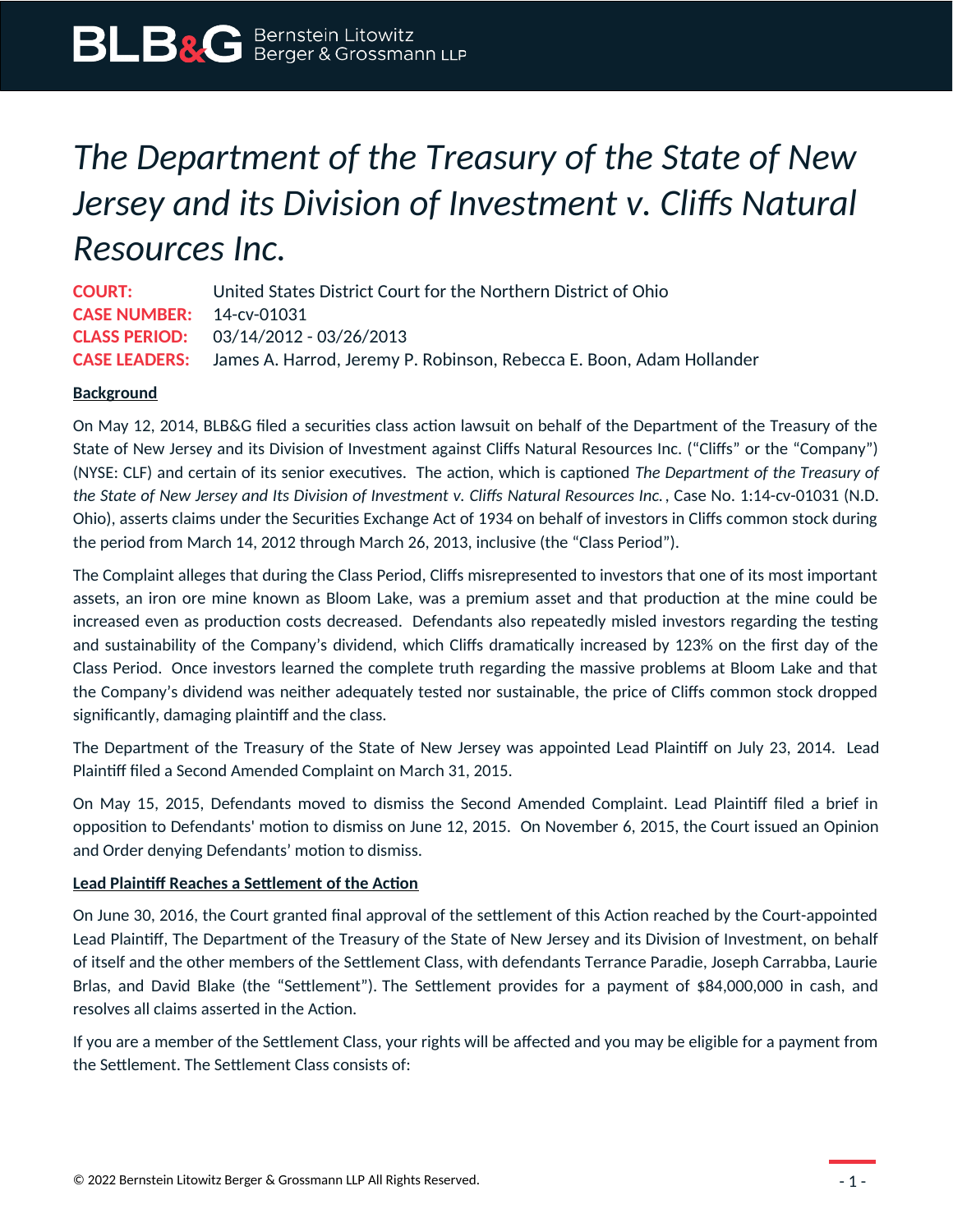

All persons and entities who or which purchased Cliffs common stock from March 14, 2012 through March 26, 2013, inclusive, and were damaged thereby, except for certain persons and entities who are excluded from the Settlement Class by definition (see paragraph 29 of the Settlement Notice) or pursuant to request.

Please read the Settlement Notice to fully understand your rights and options. Copies of the Settlement Notice and Claim Form (no longer available) can be found on the Case Documents page. You may also visit the Settlement website, http://www.cliffssecuritieslitigation.com, for more information about the Settlement.

Payments to eligible claimants will be made only after any appeals are resolved, and after the completion of all claims processing. Please be patient, as this process will take some time to complete.

If you wish to discuss this action or have any questions concerning your rights or interests, please contact James A. Harrod of BLB&G at 212-554-1502, or via e-mail at [jim.harrod@blbglaw.com](https://www.blbglaw.com/mailto:jim.harrod@blbglaw.com).

#### **IMPORTANT DEADLINE**

**August 8, 2016 Claim Filing Deadline.** Claim Forms must be *postmarked no later than August 8, 2016* to be eligible for a payment from the Settlement.

# **Case Documents**

- January 25, 2018 Order Approving Distribution Plan
- June 30, 2016 Order Awarding Attorneys' Fees and Reimbursement of Litigation Expenses
- June 30, 2016 Order Approving Plan of Allocation of Net Settlement Fund
- June 30, 2016 Order and Final Judgment
- May 26, 2016 Notice of Lead Counsel's Motion for an Award of Attorney's Fees and Reimbursement of Litigation Expenses
- May 26, 2016 Notice of Lead Plaintiff's Motion for Final Approval of Class Action Settlement and Plan of Allocation
- May 26, 2016 Memorandum of Law in Support of Lead Counsel's Motion for an Award of Attorneys' Fees and Reimbursement of Litigation Expenses
- May 26, 2016 Memorandum of Law in Support of Lead Plaintif's Motion for Final Approval of Class Action Settlement and Plan of Allocation
- May 26, 2016 Joint Declaration of James A. Harrod and Michael B. Himmel ISO (A) Lead Plaintiff's Motion for Final Approval of Class Action Settlement and Plan of Allocation, and (B) Lead Counsel's Motion for an Award of Attorneys' Fees and Rei
- March 10, 2016 Stipulation and Agreement of Settlement with Individual Defendants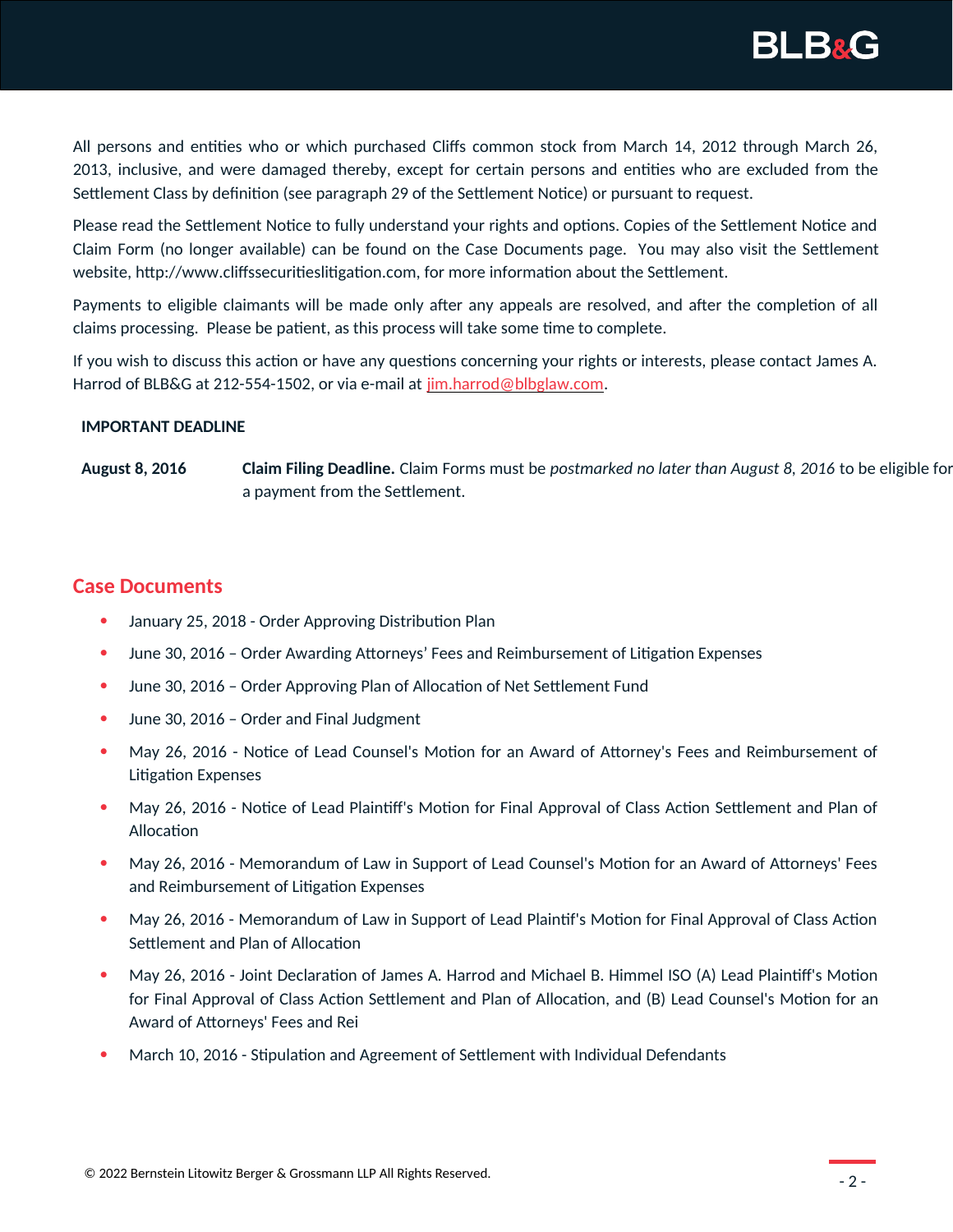

- March 11, 2016 Order Preliminarily Approving Proposed Settlement with Individual Defendants and Providing for Notice
- Notice of (I) Pendency of Class Action and Certification of Settlement Class; (II) Proposed Settlement with Individual Defendants; (III) Settlement Hearing; and (IV) Motion for an Award of Attorneys Fees and Reimbursement of Litigation Expenses
- December 21, 2015 Defendants' Answer to Plaintiff's Second Amended Complaint
- November 6, 2015 Opinion and Order
- October 22, 2015 Lead Plaintiff's Sur-Reply in Further Opposition to Defendants' Motion to Dismiss the Second Amended Class Action Complaint
- October 5, 2015 Reply Memorandum in Support of Defendants' Motion to Dismiss the Second Amended Complaint
- June 22, 2015 Lead Plaintiff's Sur-Reply in Further Opposition to Defendants' Motion Under Rule 12(f) to Strike Certain Allegations from the Second Amended Complaint
- June 12, 2015 Lead Plaintiff's Memorandum of Law in Opposition to Defendants' Motion to Dismiss the Second Amended Class Action Complaint
- June 11, 2015 Reply Memorandum in Support of Defendants' Motion Under Rule 12(f) to Strike Certain Allegations from the Second Amended Complaint
- June 1, 2015 Lead Plaintiff's Memorandum of Law in Opposition to Defendants' Motion to Strike Allegations from the Second Amended Class Action Complaint
- May 15, 2015 Defendants' Motion Under Rule 12(f) to Strike Certain Allegations from the Second Amended Complaint
- May 15, 2015 Defendants' Motion to Dismiss the Second Amended Complaint
- March 31, 2015 Second Amended Complaint for Violations of the Federal Securities Laws
- March 27, 2015 Motion for Leave to Withdraw and Substitution of Counsel for Defendants Cliffs Natural Resources Inc., Joseph Carrabba, Laurie Brlas, Terrance Paradie and David B. Blake
- February 13, 2015 Defendants' Reply Memorandum of Law in Further Support of Their Motion Pursuant to Federal Rule of Civil Procedure 12(f) to Strike Certain Allegations from teh Amended Class Action Complaint
- February 6, 2015 Lead Plaintiff's Memorandum of Law in Opposition to Defendants' Motion Pursuant to Federal Rule of Civil Procedure 12(f) to Strike Certain Allegations from the Amended Class Action Complaint
- January 23, 2015 Defendants' Motion Pursuant to Federal Rule of Civil Procedure 12(f) to Strick Certain Allegations from the Amended Class Amended Complaint
- December 05, 2014 Lead Plaintiff's Memorandum of Law in Opposition to Defendants' Motion to Dismiss the Amended Class Action Complaint
- October 21, 2014 Defendants' Memorandum of Law in Support of Their Motion to Dismiss the Amended Class Action Complaint